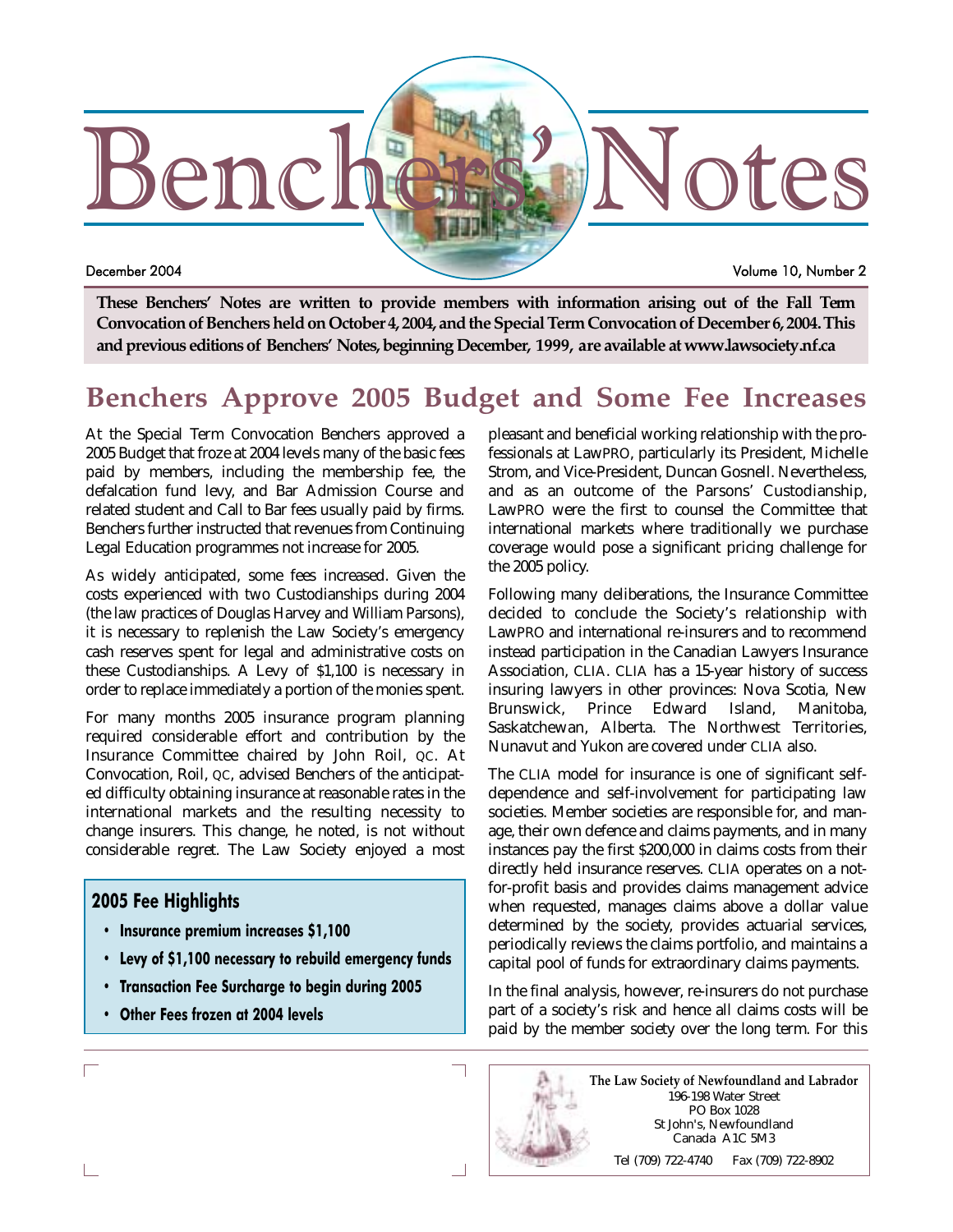reason it is necessary during 2005 for the Law Society to begin accumulating monies for a capital pool assigned in the name of the Law Society of Newfoundland and Labrador to the CLIA program. While the base CLIA premium for 2005 is \$4,100, a surcharge of 20% is added toward accumulation of the pool. To this sum a further charge is added to pay for defence, adjusting and management costs of the program, resulting in the \$6,000 total for 2005 liability insurance coverage.

During the first year of the CLIA program in Newfoundland and Labrador claims management will compare with the experience of recent years. Members will report claims to Ray Walsh, the Society's adjuster, and claims will be managed locally. For 2005, the Law Society will not itself pay claims from retained premiums but instead permit CLIA to manage and pay claims from dollar one. Beginning in 2006, however, the Insurance Committee may determine it is appropriate, as in most CLIA jurisdictions, for the Society to retain authority over the first \$200,000 in claims payments. This level of claims management and claims payment locally will require management by a dedicated Law Society Claims Committee, and likely additional staffing.

Since LawPRO and CLIA policies are both "claims made" policies, the LawPRO policy expires at midnight, December 31, for claims not reported by that date. It is important for members to report to LawPRO any claims that might arise from the term of their LawPRO contract. Potential claims known, or about which members should have known at December 31, will not be accepted by LawPRO after the contract ends. Claims reported after midnight of December 31, and which members could not reasonably anticipate in advance, will likely fall within the new CLIA policy. Nonetheless, claims or potential claims under the LawPRO contract must be reported to Ray Walsh before December 31.

In related insurance matters, Benchers affirmed at Convocation their earlier decision to introduce a Transaction Fee Surcharge. A Transaction Fee Surcharge was proposed first in December 2003 as a means to reduce insurance costs overall since eventually the revenues can be assigned to pay down the insurance premium. In Ontario, for example, Surcharge revenues reduce each member's premium by approximately \$2,500. Unfortunately, events of 2004 delayed implementation of a Surcharge in this province; the Law Society did not have staffing resources to address two Custodianships and Surcharge start-up requirements.

At the recommendation of the Insurance Committee, Benchers determined the Surcharge will take effect at a date to be decided at the Winter Term Convocation of January 24, 2005. Members can anticipate the Surcharge start-up during the first quarter of 2005. The Surcharge is anticipated to generate approximately \$300,000 annually.

The amount of money to be generated from the Surcharge by each transaction, and the types of transactions to be charged, have not been finally determined. The Insurance Committee has these decisions under consideration and will report to Benchers in January with recommendations. Revenues from the Surcharge will be assigned to funds later in 2005, but one consideration must be depletion of the Assurance Fund by uninsured Parsons' transactions. In some instances Mr Parsons was acting for both sides on a real estate transaction and no LawPRO cover will apply. In the interest of public protection, Benchers earlier decided the Assurance Fund must respond to these losses, amounting approximately to \$850,000 of the approximately \$1 million available. The Fund will need to be replenished and revenues from the Surcharge may be made available. Benchers will determine the allocation of Surcharge revenues at the end of 2005.

Full details about the Surcharge, and the self-reporting mechanisms developed for members to report Surcharge assessments to the Law Society, will be provided in a February **Benchers' Notes.** Members can anticipate that the Surcharge program will require the paperwork necessary for two or three filings with the Law Society each year, each filing to include a remittance of the accumulated Surcharges.

## In Memoriam

#### **Edward Neary, QC, Roll # 236, Called to Bar April 28, 1955**

Benchers noted with regret the sudden death of Edward Neary, QC, on April 25, 2004, a former Registrar of the Supreme Court of Newfoundland and Labrador and well-known practitioner with particular interest in real property law. Mr Neary's funeral was well attended by members and several Benchers. Benchers extend their condolences to his family.

#### **William (Billy) Chafe**

Benchers of the Law Society noted with regret the recent death of Billy Chafe on November 25, 2004, a former bailiff and Sheriff's officer of the Supreme Court of Newfoundland and Labrador, Trial Division. Several Benchers attended Mr Chafe's funeral. A tribute to Mr Chafe was held in Supreme Court on December 1, 2004. Benchers extend their condolences to Mr Chafe's family.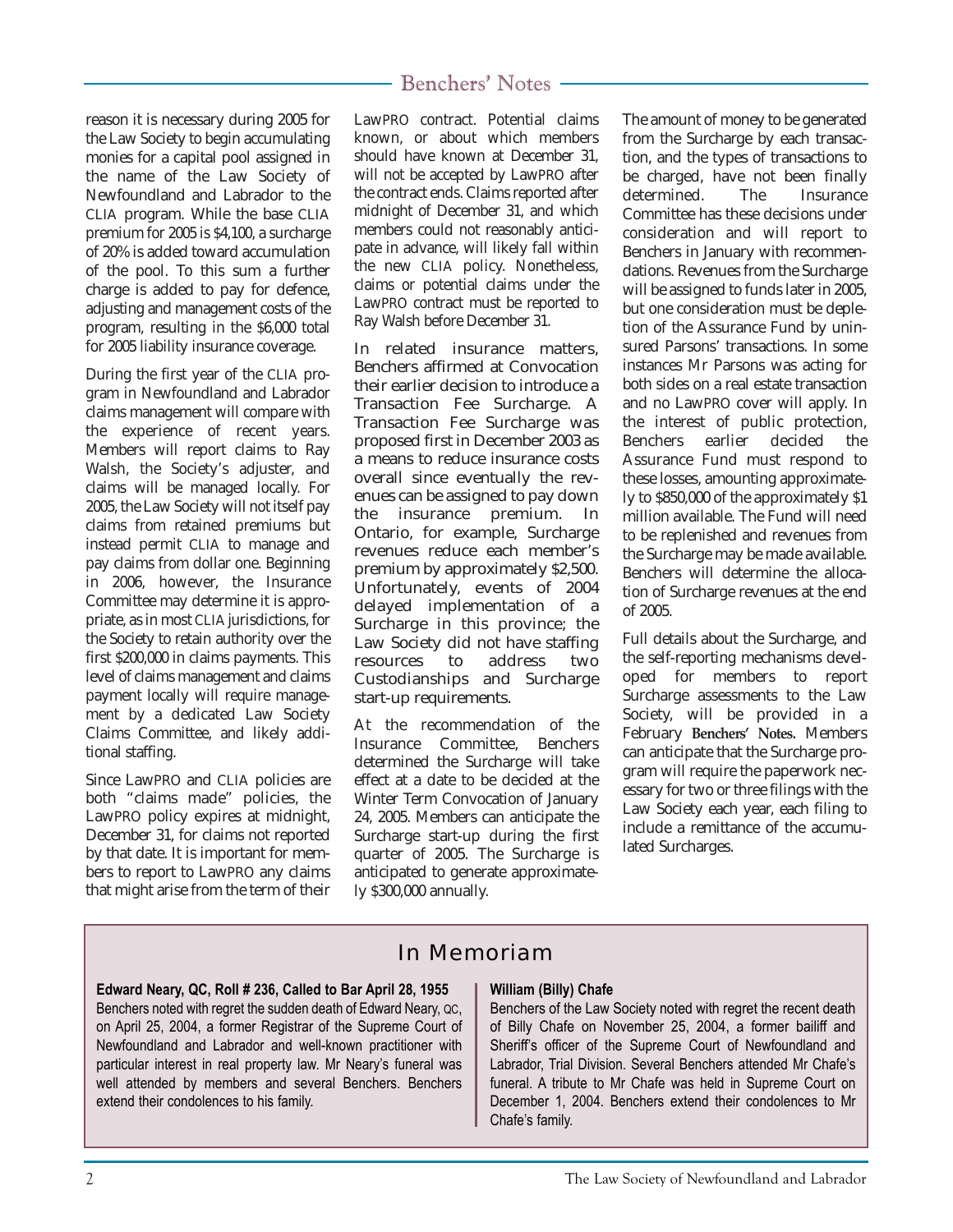**New Trust Rules and Random Audit Program off to a Good Start Further Trust Rule Changes in Effect Soon**

- **From January 1, 2005, Estate monies to be managed through a firm trust account**
- **Remedy soon for unclaimed trust funds**
- **Random Audit program proceeding on schedule**

## **Uniform Trust Account Rules in Atlantic Canada**

Transition to the consolidated Atlantic Canada Trust Rules, which came into effect in this province on October 1, 2004, has been seamless and without apparent difficulty for members. Some changes in the Rules were delayed and take effect soon. They are discussed below.

## **Unclaimed Trust Funds**

The new Rules and the Member's Annual Report form anticipate that firms will regularly clean their trust accounts of unclaimed monies left following transactions where, for example, the client has moved with no address, or died, or a company has gone out of business and the principals cannot be found. There is no mechanism currently in place to permit firms to dispose of these funds in a manner that complies with trust conditions. The Society

has proposed amendments to the **Law Society Act**, that will permit firms to remit unclaimed trust monies directly to the Law Society, then to be held by the Society in trust for a period of 10 years, and, if still unclaimed at the end of 10 years, remitted to the Law Foundation for charitable purposes. Government has approved in principle the proposals and legislation will follow at the earliest opportunity. Members will be notified.

## **Lawyers Acting as Executors**

Beginning January 1, 2005, the consolidated Atlantic Canada Trust Rules require members acting as Executor or Administrator of an estate to administer all estate monies through a trust account. Estate trust accounts, even if managed by a member separately from the firm's usual trust account, must be reported to the Law Society in the Member's Annual Report form.

## **Random Audit Program**

By the end of December, approximately one half the law firms in the province will be visited by the Society's random auditor, Jerry Oser, CA. Those remaining will be audited during the next audit cycle, October to December, 2005. Mr Oser travelled this year to Happy Valley-Goose Bay, Corner Brook, Port-aux-Basques, Conception Bay South, Grand Falls-Windsor, Clarenville, Deer Lake, Daniel's<br>Harbour, Port aux Choix, Harbour, Port aux Choix, Stephenville, and Mount Pearl. He began the audit cycle in St John's and will finish the year in St John's. He reports that he has been courteously received by members throughout the province and expresses his gratitude.

Firms will be billed for the time spent by Mr Oser at their offices conducting the audit, plus a per member assessment for overall travel costs of the program. An equal per member travel assessment for those audited will assure fairness for all, without regard to location in the province. The Society is awaiting final travel expenses from Mr Oser before calculating the per member assessment and issuing invoices for the audits done.



## **Jerry Oser, CA Appointed to Conduct Law Society's Random Audits**

Earlier this year, Jerry Oser was appointed by the Practice Rules Compliance Committee to conduct Random Audits of members' trust accounts as required under the new Rules. Jerry comes to this work with considerable background experience, including work with Ernst & Young and Revenue Canada, Excise. Jerry has a well-rounded background in several areas of financial management. His key strengths include his analytical ability and communication skills.

Currently, he is in private practice in St John's and works for the Law Society on contract for several months a year.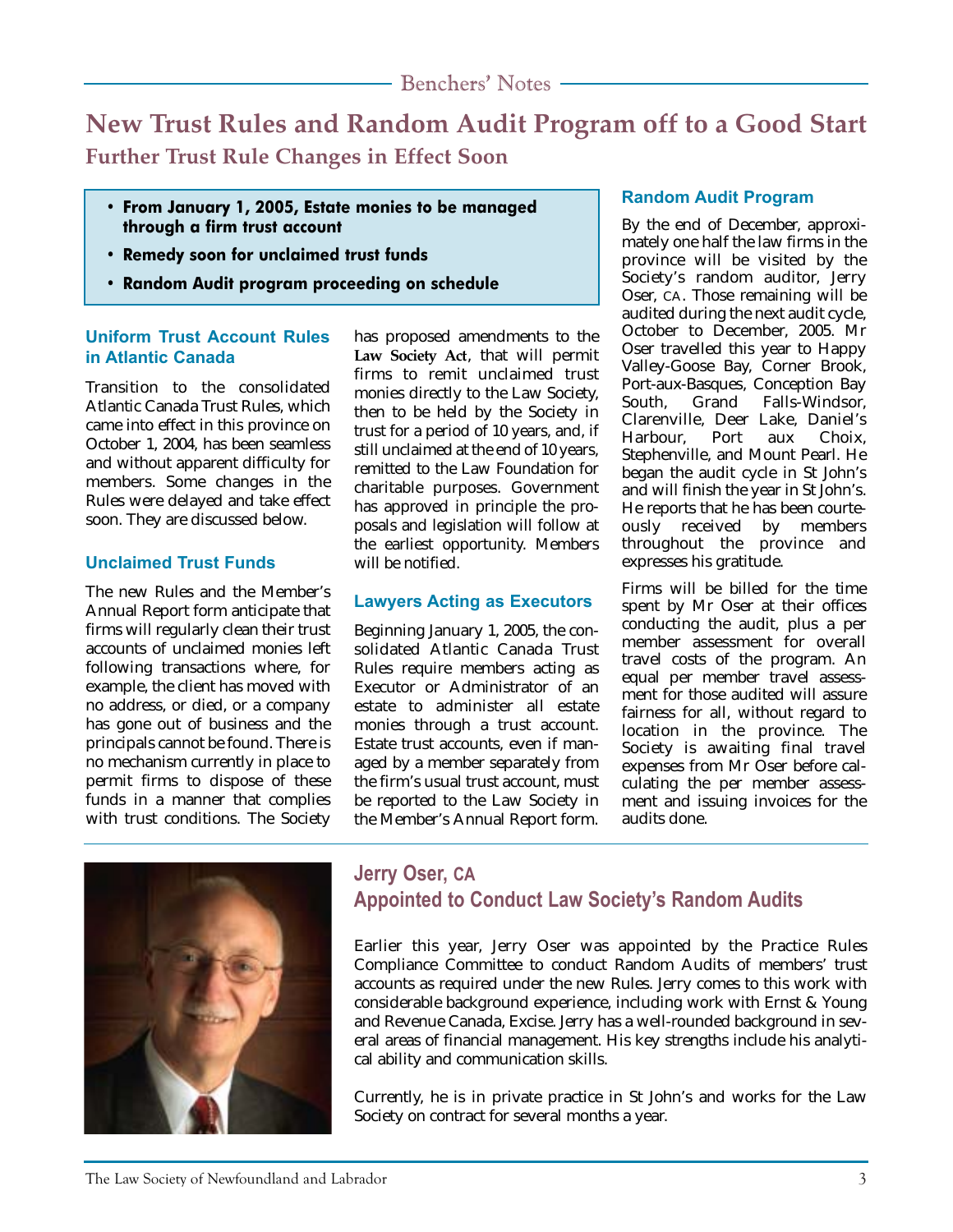# **Brief Convocation Highlights**

## **New Cash Transaction Rule**

Benchers approved a new Cash Transaction Rule proposed by the Federation of Law Societies of Canada. The Rule stipulates that members are not to accept cash from clients in excess of \$7,500. Beyond this amount, clients must go to a financial institution and obtain a draft. Cash transaction limits of \$7,500 will be imposed by all law societies in Canada over the next few months.

## **Intervention at the Supreme Court of Canada**

The Federation has been granted intervenor status before the Supreme Court of Canada in a case related to the manner in which federally and provincially appointed judges' salaries are determined. The Federation believes this case speaks to the independence of the judiciary. The intervenor will not address specific financial packages proposed for judges but instead assert the right to salary determination independent of political interference.

## *Ad Hoc* **Committee** *re* **Parsons: A New Practice Standard Adopted**

A few months ago Marina Whitten, Bencher, was asked to chair an **ad hoc** Committee to examine circumstances that gave rise to the William Parsons' Custodianship and to determine whether practice standards or other factors might be addressed by the Law Society to assure against future problems. The Committee, comprising Denis Barry, QC, Dennis Ryan, Beverley Marks, QC, Robert Hickey and Gary Peddle, met on several occasions before the Special Term Convocation and provided an interim report to Benchers. The Committee is considering a number of proposals, including a bar against acting for both sides on a real estate transaction.

Following discussion of one recommendation from the Committee, Benchers agreed there should be a change to real estate practice standards concerning trust cheques. Beginning immediately where practicable, and in real estate transactions where title is encumbered by one or more mortgages, debentures or trust deeds, the vendor's solicitor must provide the purchaser's solicitor with a Discharge/ Payout Statement(s) from the vendor's lenders, the statement providing the sum requested to obtain a full or partial release of the security. The vendor's solicitor will require written permission from the vendor to release the statement(s).

The purchaser's solicitor shall deliver to the vendor's solicitor a trust cheque in favour of each security holder in amounts sufficient to discharge the security as set out in the Discharge/Payout Statement(s). The balance of monies payable under the transaction shall be paid to the vendor's solicitor or firm in trust. The vendor's solicitor shall undertake (i) to remit the discharge payout to the security holder(s), (ii) obtain a release of the security for deposit with the purchaser's solicitor. Cheques are to be delivered to the vendor's solicitor by courier or express post.

Benchers approved this practice standard and instructed that Notice be given to the profession as soon as possible. While effective immediately, members are urged to be practical in its adoption until the bar has been able sensibly to accommodate the new standard. The standard will be rendered as a Rule for consideration and adoption at the Winter Term Convocation of January 24, 2005. During the interim period, members should address changes that are necessary in the way they conduct their practices. The Committee will provide further recommendations and a final report to Benchers at the Winter Term Convocation of January 24.

## **Incorporation of Lawyers**

During early summer the Society forwarded comprehensive policy recommendations and draft legislation to government to assist in the preparation of changes to the **Law Society Act** that would permit incorporations. Government informs that the legislation will not be ready for consideration until the spring sitting.

## **Honours and Awards**

An Adjourned Fall Term Convocation was held during the evening of October 15 to honour two distinguished members for their service to law and to the community. The Hon Fabian O'Dea, QC, was awarded the Degree of Doctor of Laws, **honoris causa**. Ernest G Reid, QC, was awarded the Gordon M Stirling, QC, Distinguished Service Award. Approximately 100 Benchers and guests filled Convocation Hall to witness the ceremonies and to attend the reception following.

## In Memoriam

The Hon Fabian O'Dea, QC, died unexpectedly on Dec 12, 2004. Photographs on the adjoining page show him being honoured by the Law Society at an October 15<sup>th</sup> Convocation where he was granted the Degree of Doctor of Laws, *honoris causa*. O'Dea, QC, had a distinguished legal career, was the fourth Lieutenant-Governor of Newfoundland and Labrador, and a significant contributor to the community. Benchers extend their condolences to his family.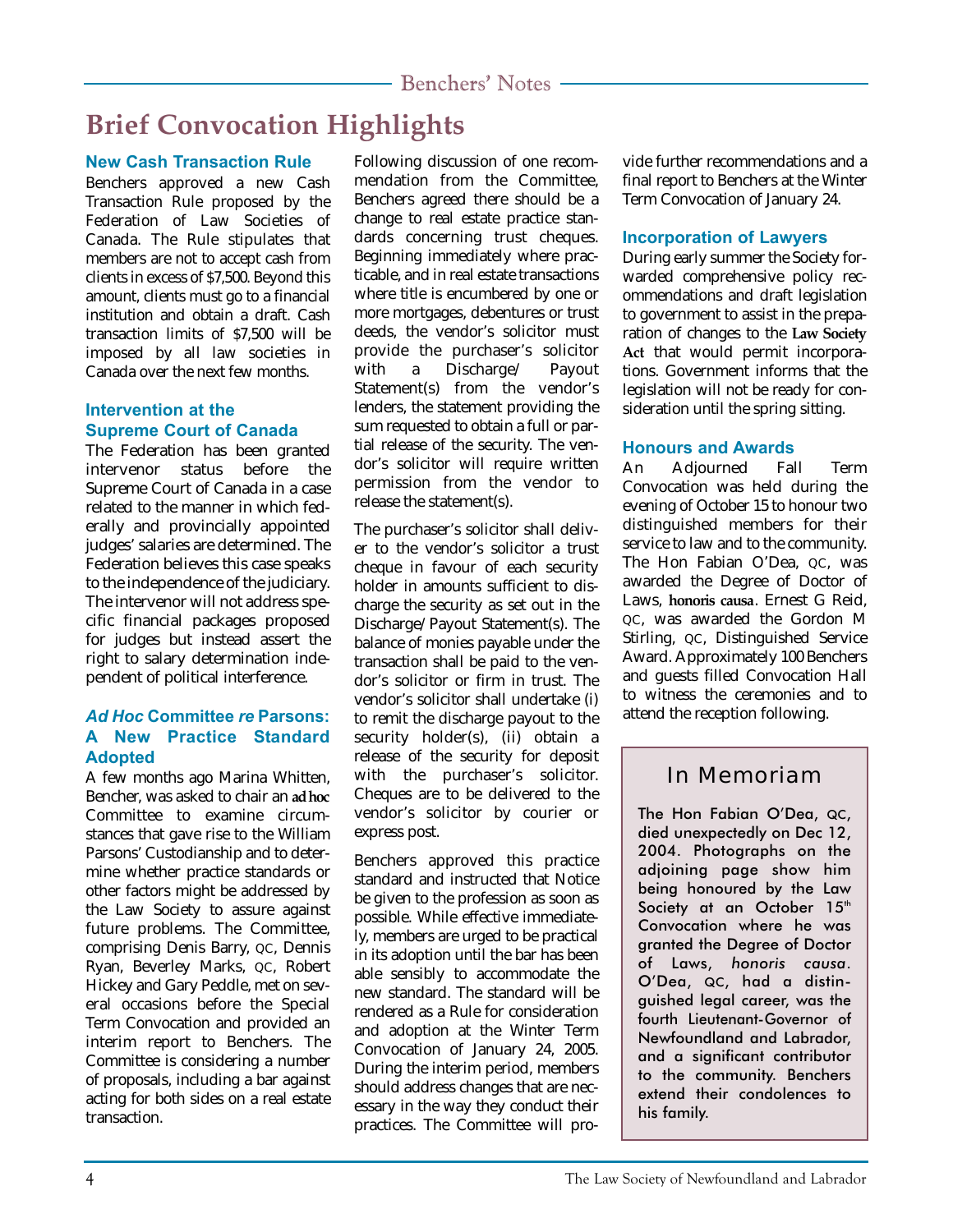## - Benchers' Notes -

# **Law Society Honours and Awards**



- **Left: Brian Furey, Hon Fabian O'Dea, QC and William Goodridge, QC**
- **Below: Jim Greene, QC and**



**Right: Brian Furey, Ernie Reid, QC and William Goodridge, QC**

**Bottom: Peggy Reid, William Goodridge, QC, Lewis Andrews, QC and Ernie Reid, QC**

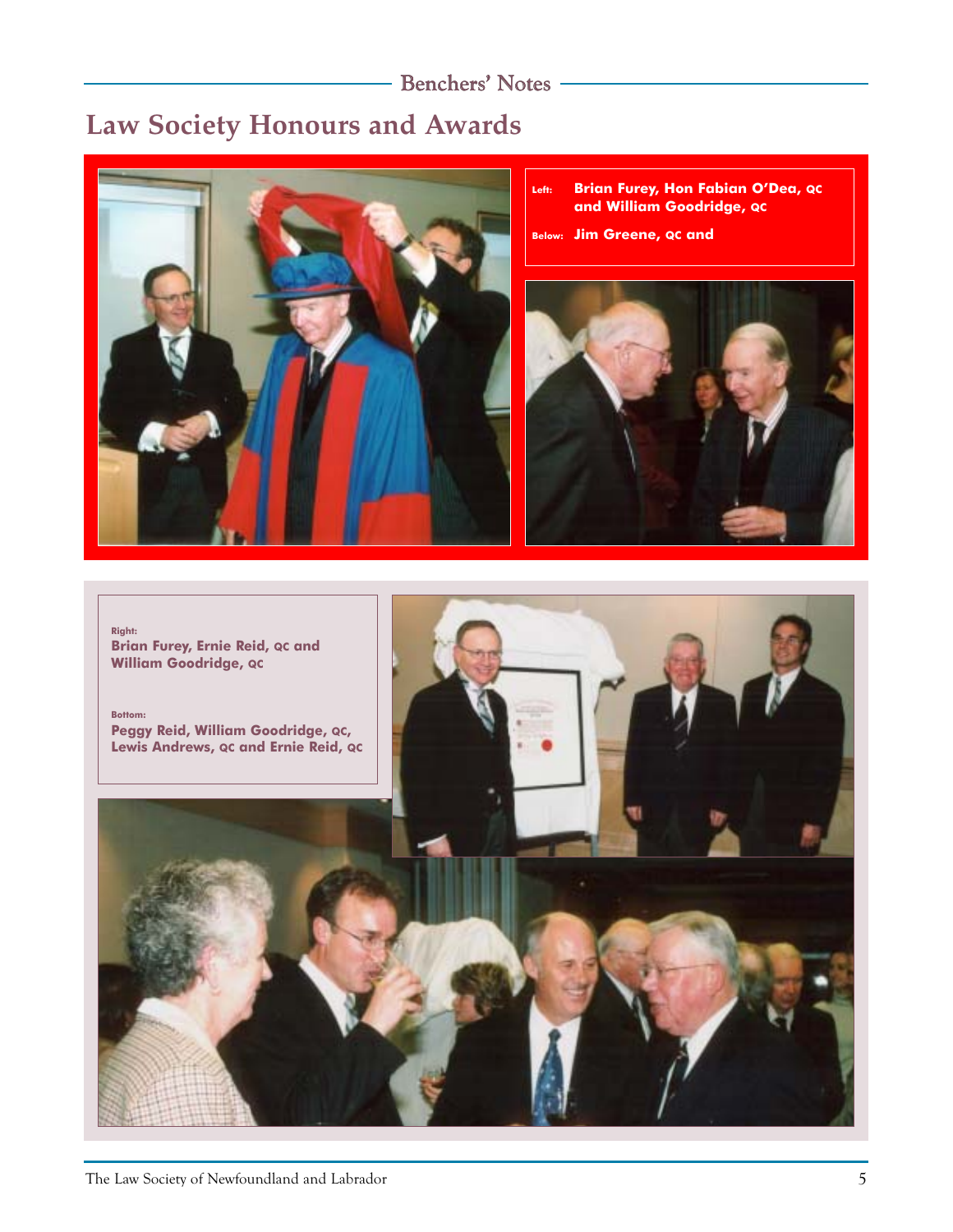# **Professional Responsibility Notes**

## **Discipline Committee**

The role of the Discipline Committee is separate entirely from the Complaints Authorization Committee (CAC). This Committee's Chair is responsible to ensure that Complaints referred from the CAC are heard before Adjudication Panels comprised as required under the **Law Society Act, 1999**. An Adjudication Panel must include three members of the Discipline Committee, that is, two Law Society members and one lay member. The **Act** prescribes that the panel may make findings and impose sanctions.

## **Adjudication Panel Decision** *re* **Keith F Rose**

An Adjudication Panel of the Discipline Committee having heard two Complaints, in a Decision dated June 16, 2004 pursuant to the **Law Society Act, 1999,** subsection 48(3) found Keith F Rose guilty of conduct deserving of sanction.

Mr Rose entered a guilty plea to the following violations:

- (i) failed to enter into a written contingency fee agreement with his client and thereby failed to comply with Rule 55.17 of the **Rules of the Supreme Court, 1986**;
- (ii) failed to render a bill for legal fees prior to withdrawing a fee from his trust account and thereby failed to comply with the Rules of the Law Society of Newfoundland respecting Withdrawals from trust account and in particular Rule 5.05(c);
- (iii) failed to respond to several demands from the Law Society for a response and thereby failed to comply with the Rules of the Law Society of Newfoundland, Part IX - Discipline, and in particular Rules 9.04(3), 9.04(5) and 9.07;
- (iv) failed to obtain a tax certificate and a certificate of title for a

client and to respond to numerous requests from the client and the client's solicitor for compliance and thereby failed to provide a quality of service at least equal to that which lawyers generally would expect of a competent lawyer in a like situation contrary to the Rule contained in chapter II of the **Code of Professional Conduct**;

- (v) failed to comply with the Rule respecting fees contained in chapter XI of the **Code of Professional Conduct**;
- (vi) failed in his responsibility to the profession generally contrary to the Rule contained in chapter XVI of the **Code of Professional Conduct**; and
- (vii) failed to satisfy escrow conditions in a timely manner and to respond to numerous requests from a solicitor for compliance and thereby failed in his responsibility to lawyers individually contrary to the Rule contained in chapter XVI of the **Code of Professional Conduct**.

The Adjudication Panel ordered that the member be reprimanded; that the member send letters of apology to the client and the solicitor; that the member pay a fine of \$2,500; that the member pay the expenses incurred by the Law Society in the investigation and hearing of the Complaints; and that publication of the disposition of the Complaints be made in accordance with Law Society Rule 9.28.

## **Adjudication Panel Decision**

An Adjudication Panel of the Discipline Committee, in a Decision dated October 18, 2004 pursuant to the **Law Society Act, 1999,** subsection 48(3), found a member guilty of conduct deserving of sanction.

The member entered a guilty plea to the following violations:

a) failed to file with the Vice-President of the Law Society of

Newfoundland a completed Notice of Change in Practice in Form 2.19A prior to or at the time of changing the member's association in practice;

- b) failed to execute Form 2.19A for a period of approximately seven months following the change of the member's association in practice;
- c) transferred substantially all client files to another law firm without obtaining each individual client's consent to the transfer of each file to another law firm prior to the actual transfer of the respective file, including the files of three clients, who individually complained to the Law Society of Newfoundland respecting transfer of their files without their consent.

The Adjudication Panel Ordered that the member be reprimanded; that the member have one year to pay the expenses incurred by the Law Society in the investigation and hearing of the Complaint; and that publication of the member's conduct deserving of sanction be published in accordance with Law Society Rule 9.28.

The Adjudication Panel ordered that the member's name be withheld from publication. This deviation from the Law Society's publication policy was based on the following reasons. The facts and circumstances relating to the complaint were not unusual or egregious. The object of general deterrence to members of the profession in the proper and careful dissolution of partnerships and/or transfer of files can be generally satisfied by publication of the conduct deserving of sanction without reference to the name, in that members can take notice to exercise care and caution in situations where partnership and associations are dissolved and confidential clients' files are transferred.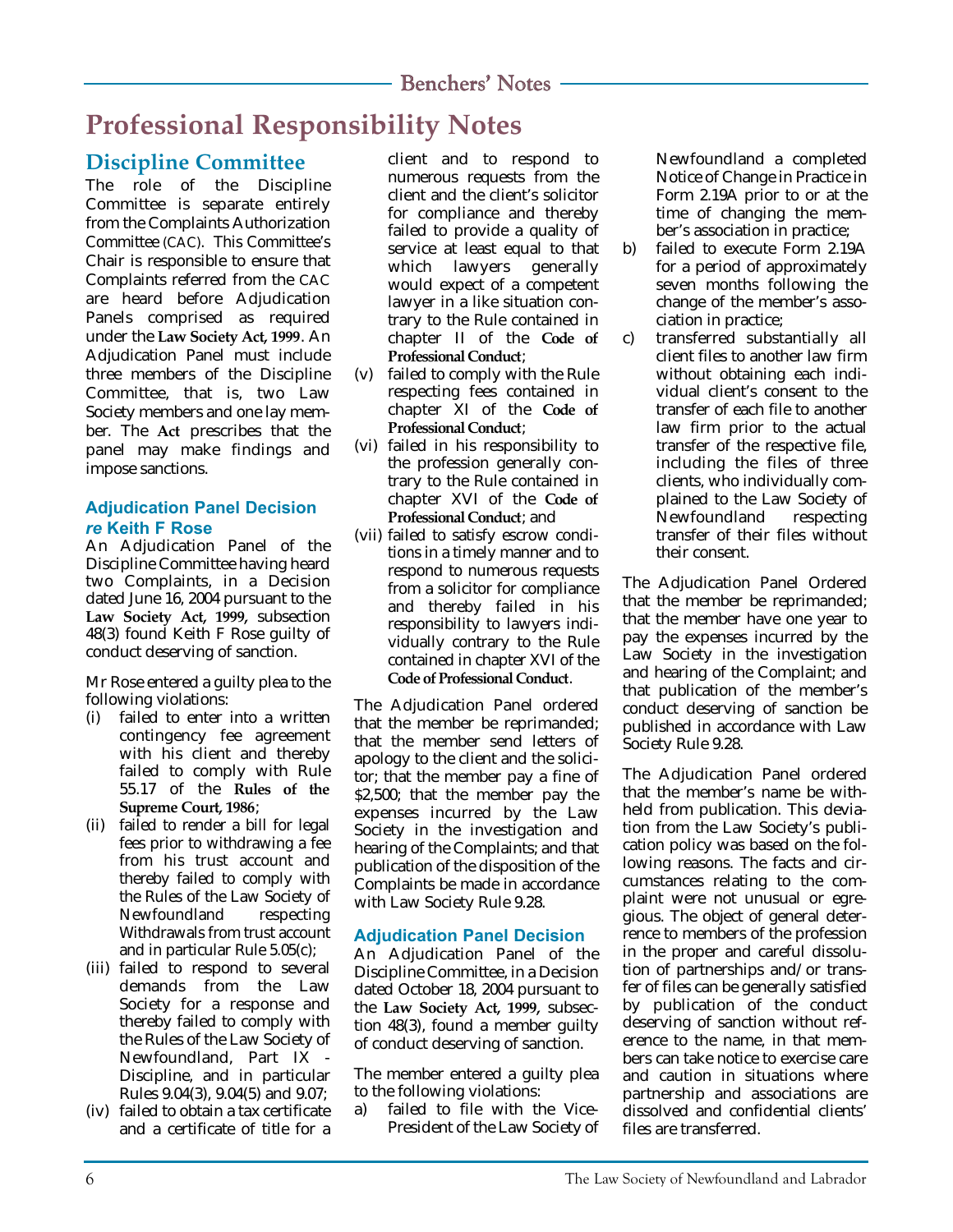## **Complaints Authorization Committee**

The Complaints Authorization Committee (CAC) is a statutory committee of Benchers mandated to address the first phase of the disciplinary process as prescribed by Part II of the **Law Society Act, 1999** (the **Act**). The process commences with an "allegation" filed with the Vice-President (s. 43). An allegation is a statutorily defined term meaning "a written document alleging that a respondent has engaged in conduct deserving of sanction" (s.41(a)). "Conduct deserving of sanction" is also a defined term which includes professional misconduct, conduct unbecoming, violation of the **Act** or the Law Society Rules, and failure to adhere to the Code of Professional Conduct (s.41(c)).

The Vice-President may either refer the allegation to consensual mediation or conduct an investigation (s.44(1)). If mediation is unsuccessful, the Vice-President will conduct an investigation and will submit the allegation to the CAC upon completion of the investigation  $(S.44(3))$ .

Once the allegation has been submitted to it, the CAC may require further investigation or require the respondent to appear before it  $(s.45(1)(b)$ , (c) and (d)). It may make recommendations to the Executive Committee concerning a respondent's practice (s.45 (1)(e), (f) and (g)). It may dismiss an allegation (s.45(1)(a)), counsel or caution a respondent (s.45(2)(a)), or instruct the Vice-President to file the Complaint and refer it to the Discipline Committee for hearing  $(s.45(2)(b))$ . There is no appeal from the CAC's decision (s.45(3)).

A Complaint comes into being only after the CAC has considered the allegation and has formed "the opinion that there are reasonable grounds to believe that a respondent has engaged in conduct

deserving of sanction". The CAC's role with respect to a Complaint lends meaning to the word "authorization" in the CAC's name. As the Complaints "Authorization" Committee, the CAC's role is to determine when an allegation constitutes a Complaint. Then the CAC may authorize the filing of the Complaint and its referral to the Discipline Committee. Or, it may chose to proceed by way of counsel or caution, thereby not authorizing the filing of the Complaint.

The decision of the CAC to issue a letter of counsel or caution is not a disciplinary action. There is no finding of guilt from which discipline can flow. Counsel is advice;<br>caution is a warning. Both are caution is a warning. intended to assist the member in his or her future conduct.

The following information is provided to inform members as required by Law Society Rule 9.06(5)

**Letters of Counsel** were issued by the CAC because of the following Complaints.

Complaint concerning the manner in which the member acted during an argument with a member of the public. **(Code of Professional Conduct, chapter I commentary 3 and chapter XIX, commentary 10)**

Complaint of poor management of an Estate file and failing to provide a quality of service in compliance with the standard contemplated by the Code. **(Code of Professional Conduct, chapter II, Rule (b), commentaries 7 and 8)**

Complaint that the timeliness of communications with the client was not in keeping with the agreed bi-weekly reporting. **(Code of Professional Conduct, chapter II, Rule (b), commentaries 7 and 8)**

Complaint of failing to respond to telephone calls and correspondence from another solicitor for a three month period. **(Code of Professional Conduct, chapter XVI, commentary 6)** Complaint that direct contact with a potential witness, without the consent of opposing counsel, for the purpose of obtaining information which the member knew or ought to have known was personal information concerning the opposing party, and which the member knew or should have known the potential witness was prohibited by law from disclosing in the absence of consent or a Court order. **(Code of Professional Conduct, chapter I and chapter XIII, commentary 3)**

Complaint that the representations made to the client do not comply with the standard of conduct contemplated by the Code. **(Code of Professional Conduct, chapter III, Rule (a), commentary 3)**

Complaint of failing to do any substantive work on a client file for a twenty-four month period. **(Code of Professional Conduct, chapter II, Rule (b), commentaries 7 and 8)**

Complaint of failing to respond to a client's telephone calls and failing to proceed with a quieting application for a twenty-one month period. **(Code of Professional Conduct, chapter II, Rule (b), commentaries 7 and 8 and chapter III, Rule (a))**

**Letters of Caution** were issued by the CAC because of the following Complaints.

Complaint that the quality of service provided and the representations made to the client do not comply with the standard contemplated by the Code. **(Code of Professional Conduct, chapter II, Rule (b), commentaries 7 and 8 and chapter III, Rule (a))**

Complaint that the quality of service provided, including the misplacement of the client's family law file, does not comply with the standard contemplated by the Code. **(Code of Professional Conduct, chapter II, Rule (b) and chapter VIII, commentaries 4 and 5)**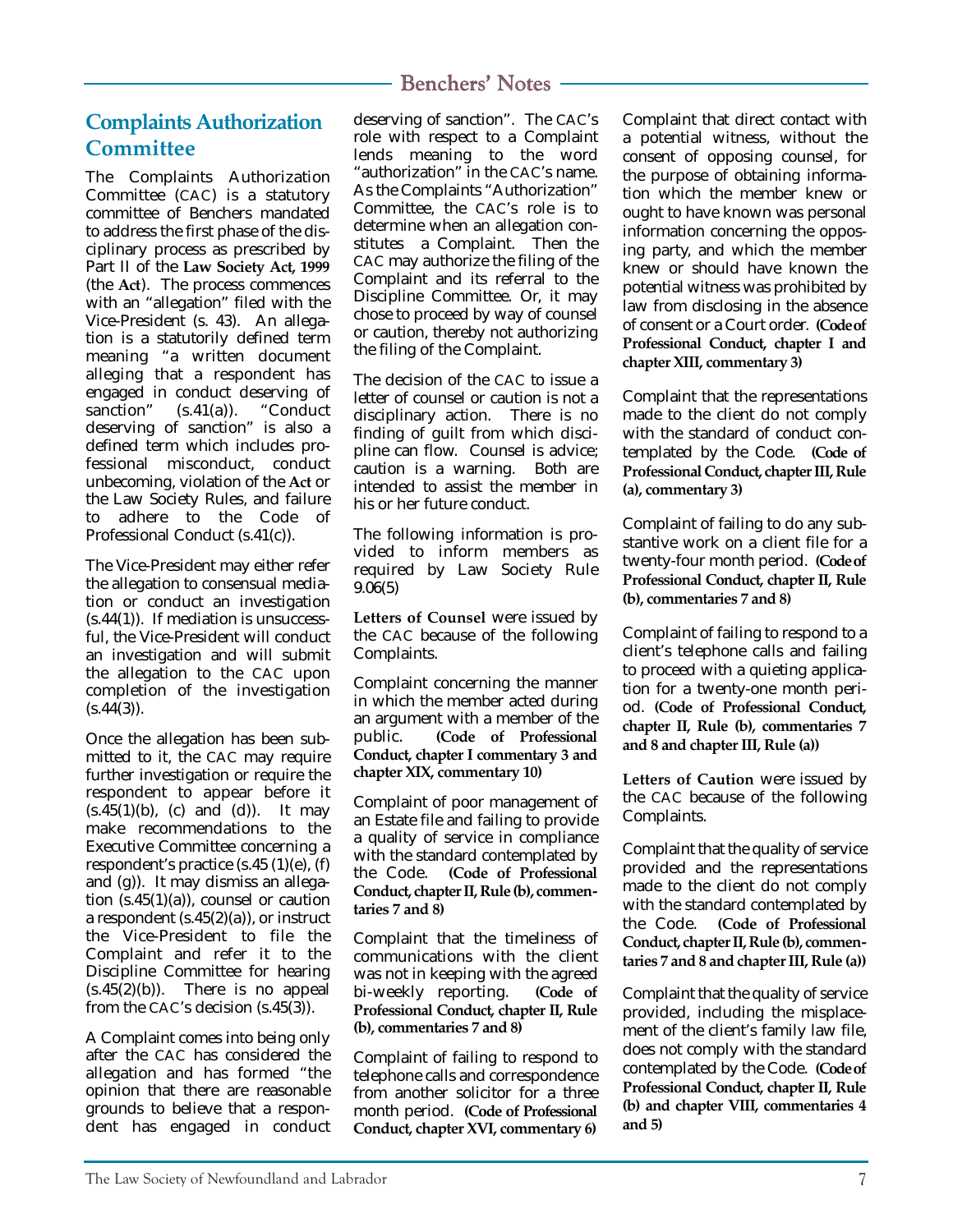Complaint of failing to transfer a client file for a four month period and failing to provide notice of withdrawal in compliance with the Code. **(Code of Professional Conduct, chapter II, rule (b), commentaries 7 and 8 and chapter XII, commentaries 2 and 7)**

Complaint of proceeding with an exparte application when there was a solicitor representing the other party and failing to inform the Court that there was no confirmation that the solicitor for the other party had been served. **(Code of Professional Conduct, chapter IX, commentary 15 and chapter XVI)**

## **Rule 9.01.1 Designated Person Rule**

Law Society Rule 9.01.1, approved by Benchers on December 6, 2004, requires all law firms, as defined in the Rule, to designate a person to receive information with respect to allegations, complaints and disciplinary matters. Members are required to provide the name and address of the designated person using the Statutory Declaration Form to be filed with the Law Society not later than Jan 15, 2005.

Refer to insert for Rule 9.01.1

# **Archives Committee**

## **Louisa Maud Saunders (183)** Squires to accept her as an articling



Louisa Maud Saunders

It was 1933, ninety-nine years after the incorporation of the Law Society that the first woman was called to the Bar of Newfoundland. Louisa Maud Saunders was born in Greenspond, Bonavista Bay, on April 9, 1897, the sixth daughter and youngest of nine children of Abraham Saunders and Bridget Parsons. She began her education at the Church of England School at Greenspond, but moved to St John's in 1910 to complete her secondary schooling at Bishop Spencer College. Shortly after graduation she received her introduction to the legal profession by joining the law office of Richard Squires as a legal secretary.

Saunders was intrigued by the law and before long had convinced clerk. Her articling took place between 1928 and 1932, during which time Squires was Prime Minister of Newfoundland. It was a busy time for Squires, as he spent much of that time trying to keep Newfoundland from going bankrupt and defending himself against accusations of corruption. It is likely that much of Saunders's articling was self-directed.

On April 4, 1933 Louise Saunders, having successfully completed the requisite examinations, was called the Bar of Newfoundland. She was immediately admitted into partnership in Squires's firm, thereafter known as Squires, Curtis, McEvoy and Saunders. The firm later included Squires's son, Richard Jr after his call to the bar in 1935.

McEvoy left the firm in 1936 and Curtis in 1939; with Squires death in 1940 and his son's death in 1942, Saunders practised alone until 1951, when Stanley F Carew became her partner. Saunders was mainly involved in civil law, probates, conveyancing, property and administration of estates. In 1964 she was raised to the silk, becoming the first woman in Newfoundland to be accorded the title Queen's Counsel.

In addition to the practice of law, Saunders was a devoted community worker. She was a founding member of both the Local Council of Women and the YWCA, serving for many years as legal counsel to the former and on the board of directors of the latter. In 1967 she was awarded the Centennial Medal in recognition of her volunteer work.

An accomplished artist, Saunders won first prize for an oil painting of St Thomas Church of England Church in the first Arts and Letters Competition, sponsored by the provincial government, in 1954. Although she never married, she raised the family of her sister, Alice Edith Hunt, who died in 1925 leaving a number of young children.

In an article in **The Evening Telegram**, August 4, 1946, Saunders stated, "The legal profession is one to which patience, perseverance, and probity must be brought. In return the lawyer has work that is never monotonous." For her it never became monotonous; she continued to practise until her death, June 14, 1969.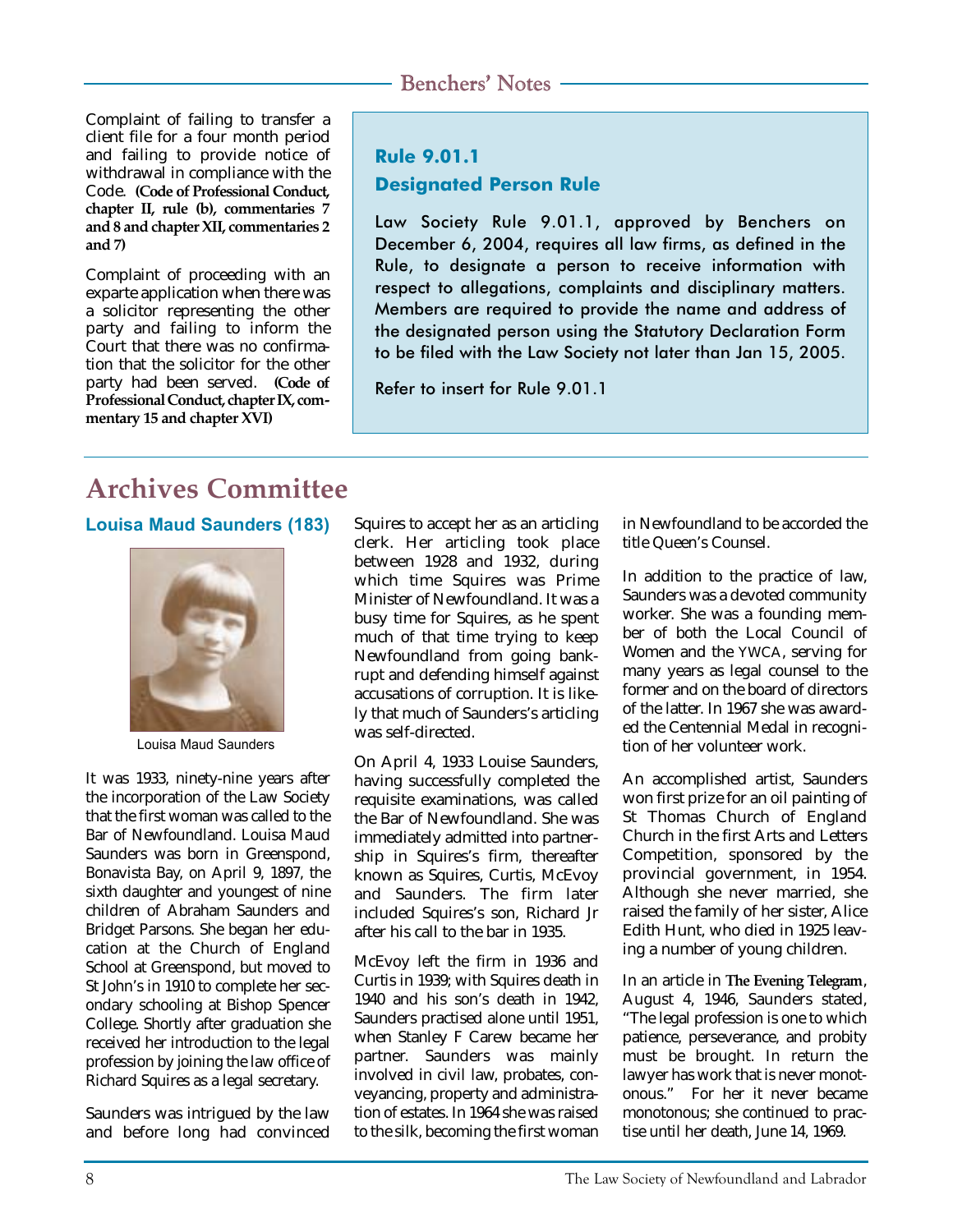# **A Fine Summer's Digging by Bert Riggs**

James Simms (Roll #1); Edward M Archibald (15); Hugh Hoyles (17); Frederick Carter (19); Philip F Little (25). These names are among the earliest members called to the Bar of Newfoundland during its first 50 years (1826-1876). They are familiar names: all five served as Attorney General of Newfoundland, and the latter three all became prime minister of Newfoundland after 1855. Information about them is quite plentiful.

There are many names among the first 50 or 60 members of the Law Society about whom little or nothing is known: names such as Robert Roberts Wakeham (12); Theophilus Stewart (16); William G Greene (24); Harcourt Mooney (26), Alexander Fraser (32). Almost all of the Society's early records were destroyed in the fires that swept St John's in 1846 and 1892, making the search for information about these and other early members of the Newfoundland legal fraternity a challenging prospect indeed.

The Archives and Records Committee believes that no stone should be left unturned in an attempt to obtain information about the establishment of the Law Society and the men whose names were written large on its roll in its formative years. To that end, in June 2004 we were successful in obtaining a grant from the Young Canada Works in Heritage Institutions.

We were very fortunate to be able to employ Amanda Jamieson, a graduate of Memorial who has completed the first year of a two-year masters program in Archival Studies at the University of Toronto. For a tenweek period, she combed through published books and others records in city libraries and archives, spent hours peering over microfilm of 19<sup>th</sup> century newspa-

pers, studied the minutes of Benchers' from the time period and even tramped through various cemeteries in her attempt to seek out every single piece of information she could find on these 66 men. While some still remain elusive, her diligence and determination has given life and character to a host of individuals who, up to this point, were nothing more than names on a list.



Amanda Jamieson

This new information will become part of the permanent record of the Law Society and eventually will be made accessible to current members and the general public on the Society's web site. In the meantime, her success has demonstrated that the information is available if the right person knows where to look and bodes well for a continuation of this type of research endeavour in the years to come.

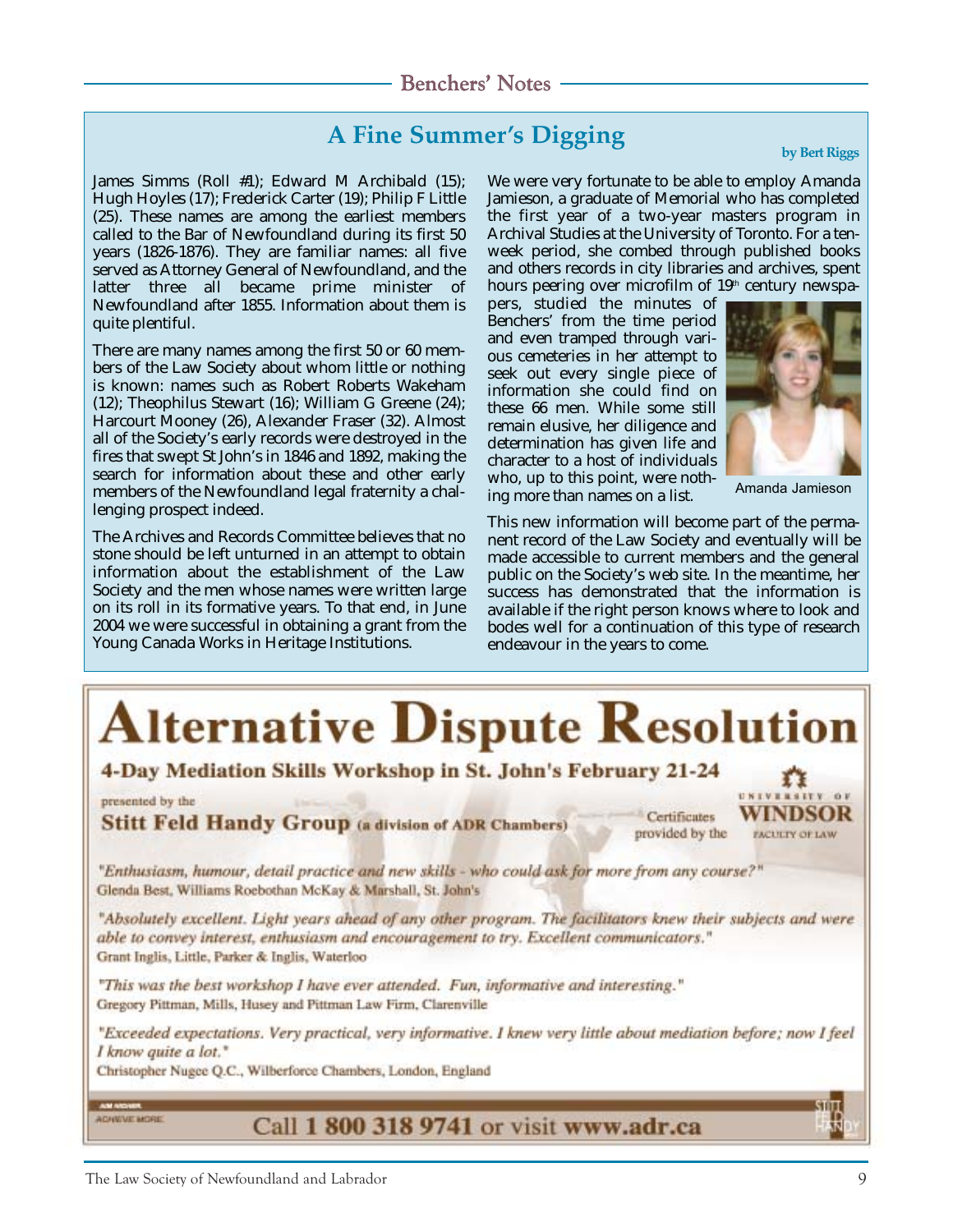## **Educational Notes**

## **Bar Admission Course**

The 2004 Bar Admission Course for Newfoundland and Labrador was offered from October 5, 2004 until November 19, 2004.

This year's Bar Admission Course covered the following topics:

### *Week 1 - Family Law*

Topics included divorce proceedings, custody and access, child and spousal support, matrimonial property, provincial family legislation, pensions, Unified Family Court procedure, child protection and support enforcement.

*Week 2 - Corporate/Commercial Law* Topics included incorporation and organizing a business, corporate procedures, corporate finance, the **Personal Property Security Act**, security opinions, purchase and sale of a business/shares and commercial insolvency.

### *Week 3 - Civil Procedure*

Topics included limitations of actions, commencing proceedings, service, defences, counterclaims and 3rd party proceedings, summary trial, expedited trial, discovery and disclosure of evidence, setting down for trial, the **Judgment Enforcement Act**, civil appeals, costs and alternative dispute resolution.

## *Week 4 - Skills Training*

The Course presented "lawyeringskills" workshops where students received instruction in direct examination, cross-examination, negotiating settlements, interviewing clients, examination for discovery, risk management and how to avoid professional negligence claims. As well there was a session on maintaining a balance between professional and personal responsibilities and a separate section on ethics and the Code of Professional Conduct, for which students completed a written assignment.

### *Week 5 - Criminal Law and Procedure*

Topics included the court structure, presumptions and burdens, classification of offences, pre-arrest, arrest, charge, first appearances, judicial interim release, disclosure, elections and re-elections, solicitor/ client matters, preliminary inquiries, pre-trial matters, Charter applications, trials by judge alone, jury trials, the sentencing process, types of sentences, criminal appeals, young offenders, evidentiary matters, **voir dires,** search and seizure and defences. As well, in this section, students received instruction on advocacy skills, there was a panel discussion among judges with



respect to advocacy and students prepared for and participated in a mock trial.

## *Week 6 - Administrative Law*

Topics included the Labour Relations Board, Labour and Commercial Arbitration, Municipal Law, the Human Rights Commission, the Workplace Health, Safety and Compensation Commission, administrative law in the Federal Court, the Law Society discipline process, statutory appeals, judicial review of arbitration and prerogative orders.

## *Week 7 -Real Estate and Wills*

Topics included the registry system and land tenure, the real estate transaction, the mortgage, disabilities and title insurance, survey/location certificates, taxation issues, crown lands, quieting of titles, possessory title, landlord/tenant and title searches, a real estate transaction workshop and a separate section on wills, estates and probate.

The goal of the Course is to provide new lawyers a comprehensive overview of Newfoundland and Labrador law and procedure and to transfer information to ensure entry level competence in the profession. The Course is intensive, practical and relevant to what a new lawyer will see in practice.

To pass the Bar Admission Course, students must pass examinations in Family Law, Commercial Law, Civil Procedure, Criminal Law, Administrative Law and Real Estate/ Wills. Each exam is 3½ hours long and focuses on the lecture presentations, the Bar Admission Course materials and the approximately 80 provincial and federal statutes and regulations covered in the Course. The Bar Admission Course materials consist of 11 separate volumes. Any member interested in auditing any portion of the Bar Course or Bar Admission Course - 2004 and the Bar Course materials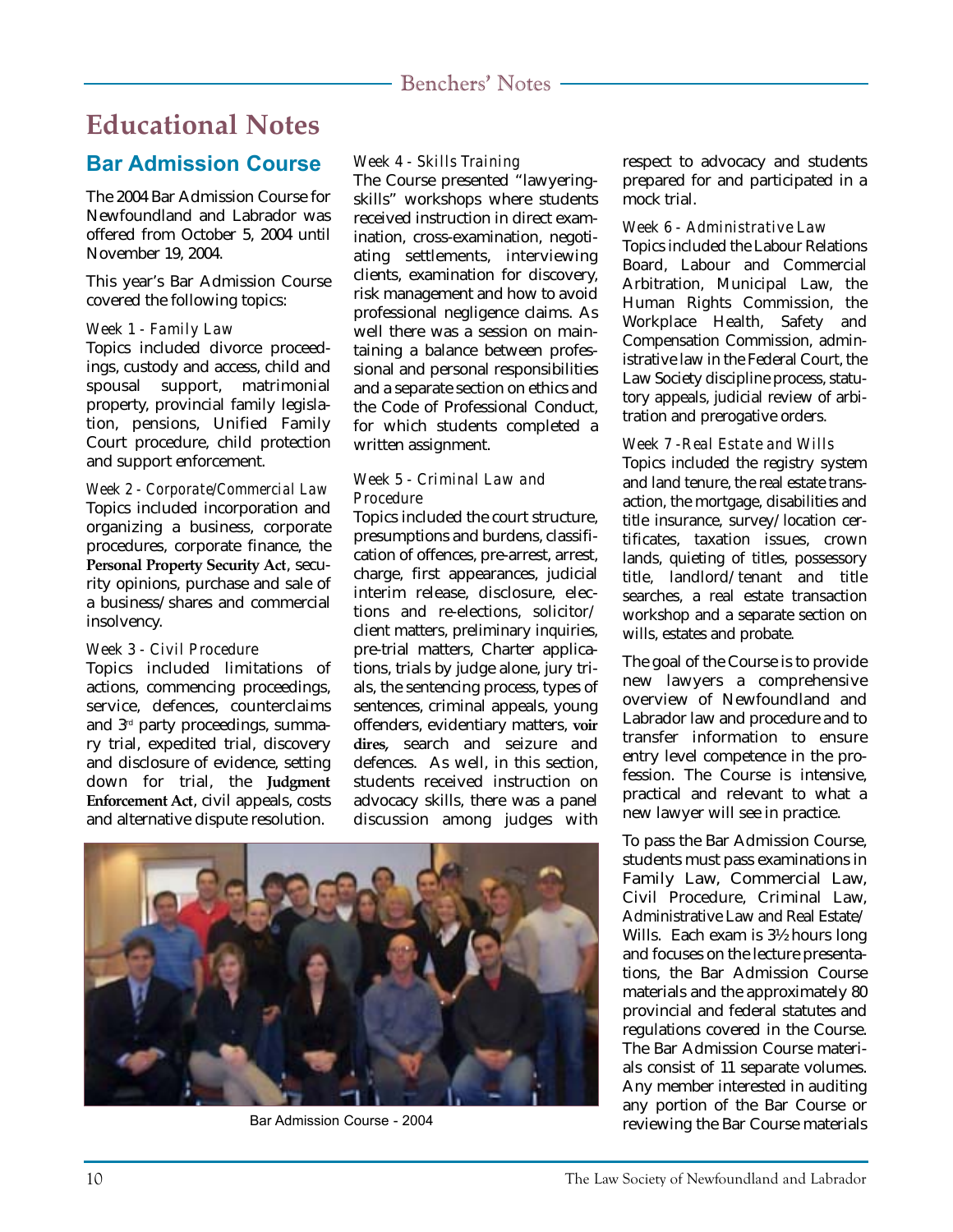should contact Francis O'Brien, Director of Legal Education, for further information.

The Bar Admission Course Committee and the Law Society is grateful for the generous contributions made by members of the profession, whose contributions as Bar Course Instructors ensure the Course remains vibrant and beneficial to our new lawyers.

The Joint Committee on Continuing

## **Continuing Legal Education**

Legal Education offered educational programs in a wide cross-section of practice areas throughout 2004. As this is the last Benchers' Notes for 2004, the Joint Committee on Continuing Legal Education would like to sincerely thank our 2004 seminar presenters and acknowledge their contributions to the ongoing education of lawyers in this province. We also appreciate those who support our programs through their attendance at seminars.

What follows is a listing of seminar topics in 2004 and the names of our presenters for each seminar.

#### *Family Matters:*

#### *Recent Amendments to Family Law Rules and Forms in the Supreme Court – February 5, 2004*

Thank you to The Honourable Mr. Justice Richard LeBlanc of the Supreme Court of Newfoundland and Labrador, Trial Division; The Honourable Mr. Justice Douglas Cook of the Supreme Court of Newfoundland and Labrador, Unified Family Court; and Ms. Sandra Burke of Dawe and Burke.

*Are you ready for the new Privacy Legislation? What lawyers and their clients need to know about PIPEDA – February 5, 2004 in St.*

#### *John's & February 6, 2004 in Corner Brook*

Thank you to Mr. Michael Power of Gowling Lafleur Henderson LLP, Ottawa, ON; and Mr. Gerald Neary, Office of the Privacy Commissioner of Canada, Ottawa, ON.

#### *Electronic Legal Research Training Sessions: Using Quicklaw or WestlaweCarswell for Legal Research – January 26 – March 26, 2004*

Thank you to Ms. Harriet Mercer and Ms. Gail Hogan, Law Society of Newfoundland.

#### *Employment and Labour Law: Caselaw Update – April 15, 2004*

Thank you to Mr. Ian Wallace, Stewart McKelvey Stirling Scales; Ms. Sheila Greene, NAPE; Mr. Denis Mahoney, McInnes Cooper; Ms. Rose McGrath, White Ottenheimer & Baker; and Ms. Anna Locke, Patterson Palmer.

#### *Courts and Technology: Current Capabilities and Emerging Trends – April 19, 2004*

Thank you to Mr. Justice Garrett Handrigan of the Supreme Court of Newfoundland and Labrador, Trial Division; Mr. Robert O'Brien, Federal Court of Canada, Ottawa, ON; Mr. Raynald Chartrand, Tax Court of Canada, Ottawa, ON; Mr. Mike Ives of Lexiz/Nexis, Charlottetown, PEI; Ms. Pamela Ryder Lahey of Provincial Court of Newfoundland and Labrador; Mr. Douglas Wright of Patterson Palmer; and Ms. Cathy Kendall, Department of Justice.

#### *Financial Reporting, Accounting and Analysis: The Fundamental Tools of Finance and Accounting for Lawyers – April 22 & 23, 2004* Thank you to Mr. Philippe Levy, McGill International Executive Institute, Montreal.

*Title Insurance and Risk Management in Real Estate: A Seminar for Lawyers, Legal Assistants, Legal Secretaries and Real Estate Support Staff – May 27, 2004 and a Video Repeat held in Corner Brook on June 9, 2004* Thank you to Mr. Chris March, TitlePLUS; Mr. Tim Clarke, LawPRO; Mr. Stephen Freedman, TitlePLUS and Mr. Tim Anningson, TitlePLUS.

#### *Focus on Environmental Law – June 17, 2004*

Thank you to Mr. Geoffrey Brown, Stewart McKelvey Stirling Scales; Mr. James Thistle, QC, McInnes Cooper; Mr. Toby Matthews, Department of Environment and Conservation; and Mr. Craig Hollett, Pinchin LeBlanc Environmental Ltd.

#### *Focus on Administrative Law, 2004 – October 1, 2004*

Thank you to The Honourable Mr. Justice Keith Mercer, Supreme Court of Newfoundland and Labrador, Court of Appeal; Mr. Augustus Lilly, QC, Stewart McKelvey Stirling Scales; and Mr. David Jones, QC, de Villars Jones, Edmonton, Alberta.

### *Winning Through Cross-*

*Examination – October 25, 2004*

Thank you to Mr. Timothy Ray of Beament, Green, Ottawa, ON; Mr. Joel Kohm of the firm Joel Kohm, Barrister and Solicitor, Toronto, ON; and the Advocates' Society, Toronto, ON.

#### *New Criminal Proceedings Rules in the Provincial Court of Newfoundland and Labrador – November 26, 2004*

Thank you to The Honourable Judge Gregory Brown of the Provincial Court of Newfoundland and Labrador; Mr. David Eaton, oc of McInnes Cooper; and Mr. Thomas Mills, Department of Justice.